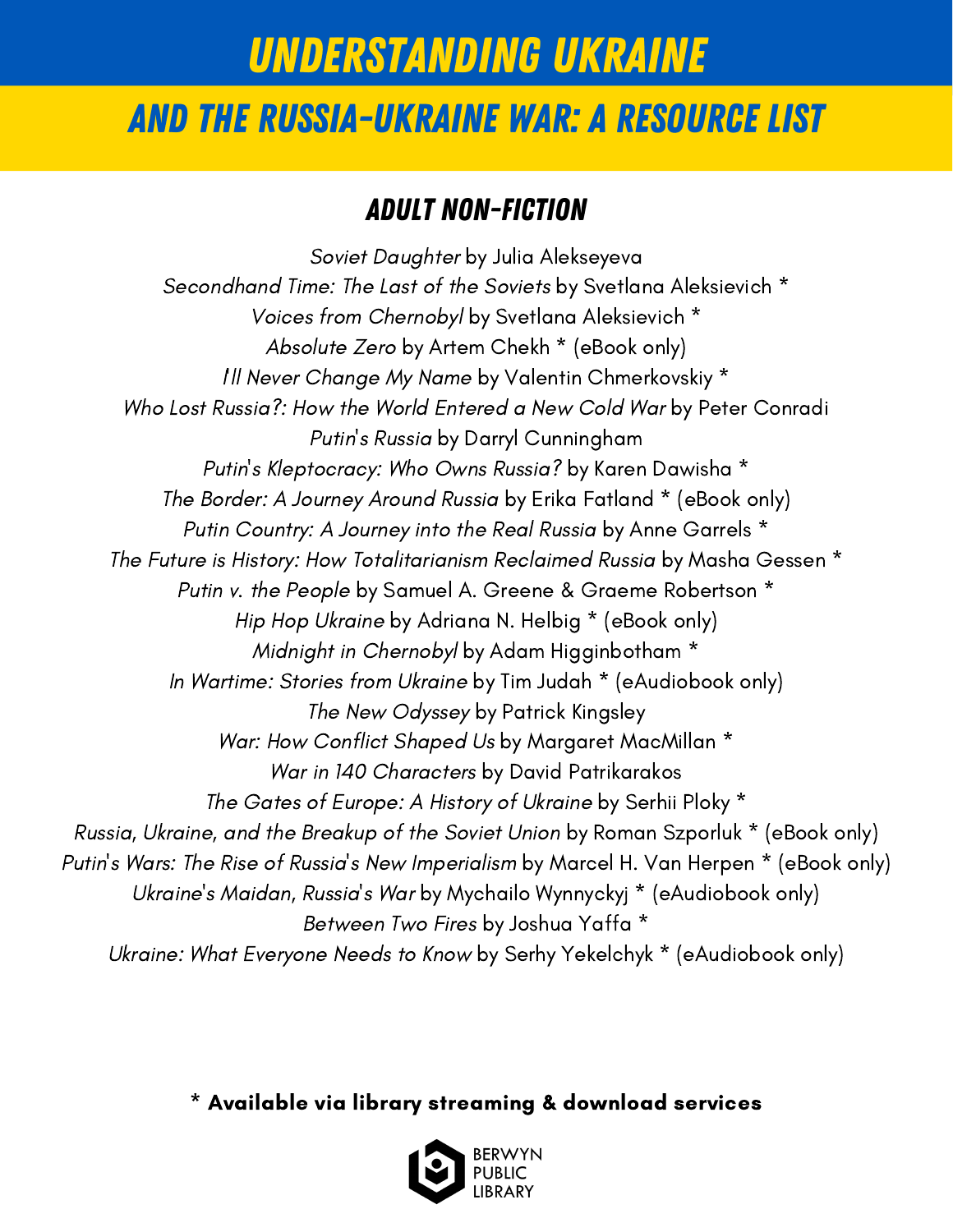## And the Russia-Ukraine War: A Resource List

#### News Periodicals

The [Economist](https://bys.swanlibraries.net/GroupedWork/3a7dfba1-4afa-7415-7bfa-86b36bd65379/Home?searchId=4313370&recordIndex=1&page=1&searchSource=local&referred=resultIndex) [\\*](https://bys.swanlibraries.net/GroupedWork/3a7dfba1-4afa-7415-7bfa-86b36bd65379/Home?searchId=4313370&recordIndex=1&page=1&searchSource=local&referred=resultIndex) [Smithsonian](https://bys.swanlibraries.net/OverDrive/349e88e6-4dfd-4bc7-b1b6-509e0c89c480/Home?searchId=4313383&recordIndex=1&page=1&referred=resultIndex) Magazine \* [\(eMagazine](https://bys.swanlibraries.net/OverDrive/349e88e6-4dfd-4bc7-b1b6-509e0c89c480/Home?searchId=4313383&recordIndex=1&page=1&referred=resultIndex) only) [Time](https://bys.swanlibraries.net/GroupedWork/966996bf-cba9-3319-ba16-e2c824190835/Home?searchId=4313406&recordIndex=2&page=1&searchSource=local&referred=resultIndex)

#### Online news & Resources \*\*

[Access](https://berwynlibrary.org/research/) World News - [berwynlibrary.org/research](https://berwynlibrary.org/research/) # AP [News](https://apnews.com/hub/russia-ukraine) - [apnews.com/hub/russia-ukraine](https://apnews.com/hub/russia-ukraine) **BBC [News](https://www.bbc.com/news)** - [bbc.com/news](https://www.bbc.com/news) [CultureGrams](https://berwynlibrary.org/research/) - [berwynlibrary.org/research](https://berwynlibrary.org/research/) # **[Frontline](https://www.pbs.org/video/putins-road-to-war-ggv39p/): [Putin's](https://www.pbs.org/video/putins-road-to-war-ggv39p/) Road to War** - [pbs.org/video/putins-road-to-war-ggv39p](https://www.pbs.org/video/putins-road-to-war-ggv39p/) The Kyiv [Independent](https://kyivindependent.com/) - [kyivindependent.com](https://kyivindependent.com/) [NPR](https://www.npr.org/sections/europe) - [npr.org/sections/europe](https://www.npr.org/sections/europe) PBS [NewsHour](https://www.pbs.org/newshour/tag/ukraine) - [pbs.org/newshour/tag/ukraine](https://www.pbs.org/newshour/tag/ukraine) [Reuters](https://www.reuters.com/world/europe/) - [reuters.com/world/europe](https://www.reuters.com/world/europe/) [Smithsonian](https://www.smithsonianmag.com/tag/ukraine/) Magazine - [smithsonianmag.com/tag/ukraine](https://www.smithsonianmag.com/tag/ukraine/) [Ukrainian](https://ukrainiannationalmuseum.org/) National Museum - [ukrainiannationalmuseum.org](https://ukrainiannationalmuseum.org/)

#### Adult Fiction

[Odessa,](https://bys.swanlibraries.net/GroupedWork/98b7c1d6-2316-f9d8-77fe-89e5ce13945d/Home?searchId=4313774&recordIndex=1&page=1&searchSource=local&referred=resultIndex) Odessa by [Barbara](https://bys.swanlibraries.net/GroupedWork/98b7c1d6-2316-f9d8-77fe-89e5ce13945d/Home?searchId=4313774&recordIndex=1&page=1&searchSource=local&referred=resultIndex) Artson \* The Bone [Mother](https://bys.swanlibraries.net/GroupedWork/6f6fb5de-a471-6158-2272-07424af86f8d/Home?searchId=4313797&recordIndex=1&page=1&searchSource=local&referred=resultIndex) by David [Demchuk](https://bys.swanlibraries.net/GroupedWork/6f6fb5de-a471-6158-2272-07424af86f8d/Home?searchId=4313797&recordIndex=1&page=1&searchSource=local&referred=resultIndex) \* [Grey](https://bys.swanlibraries.net/Record/a3060310?searchId=4313809&recordIndex=1&page=1&referred=resultIndex) Bees by [Andrey](https://bys.swanlibraries.net/Record/a3060310?searchId=4313809&recordIndex=1&page=1&referred=resultIndex) Kurkov [Oksana,](https://bys.swanlibraries.net/Record/a2743877?searchId=4313833&recordIndex=1&page=1&referred=resultIndex) Behave! by Maria [Kuznetsova](https://bys.swanlibraries.net/Record/a2743877?searchId=4313833&recordIndex=1&page=1&referred=resultIndex) Something [Unbelievable](https://bys.swanlibraries.net/Record/a2965353?searchId=4313851&recordIndex=1&page=1&referred=resultIndex) by Maria [Kuznetsova](https://bys.swanlibraries.net/Record/a2965353?searchId=4313851&recordIndex=1&page=1&referred=resultIndex) I Will Die in a [Foreign](https://bys.swanlibraries.net/GroupedWork/5933e689-8601-3208-b1fa-ec0a34d9cd2a/Home?searchId=4313870&recordIndex=1&page=1&searchSource=local&referred=resultIndex) Land by Kalani Pickhart \* (eBook & [eAudiobook](https://bys.swanlibraries.net/GroupedWork/5933e689-8601-3208-b1fa-ec0a34d9cd2a/Home?searchId=4313870&recordIndex=1&page=1&searchSource=local&referred=resultIndex) only) Mother [Country](https://bys.swanlibraries.net/Record/a2740709?searchId=4313881&recordIndex=1&page=1&referred=resultIndex) by Irina [Reyn](https://bys.swanlibraries.net/Record/a2740709?searchId=4313881&recordIndex=1&page=1&referred=resultIndex) The Big [Green](https://bys.swanlibraries.net/Record/a2036615?searchId=4313887&recordIndex=1&page=1&referred=resultIndex) Tent by Ludmila [Ulitskaya](https://bys.swanlibraries.net/Record/a2036615?searchId=4313887&recordIndex=1&page=1&referred=resultIndex)

#### \* Available via library streaming & download services # Requires a Berwyn Public Library card to access

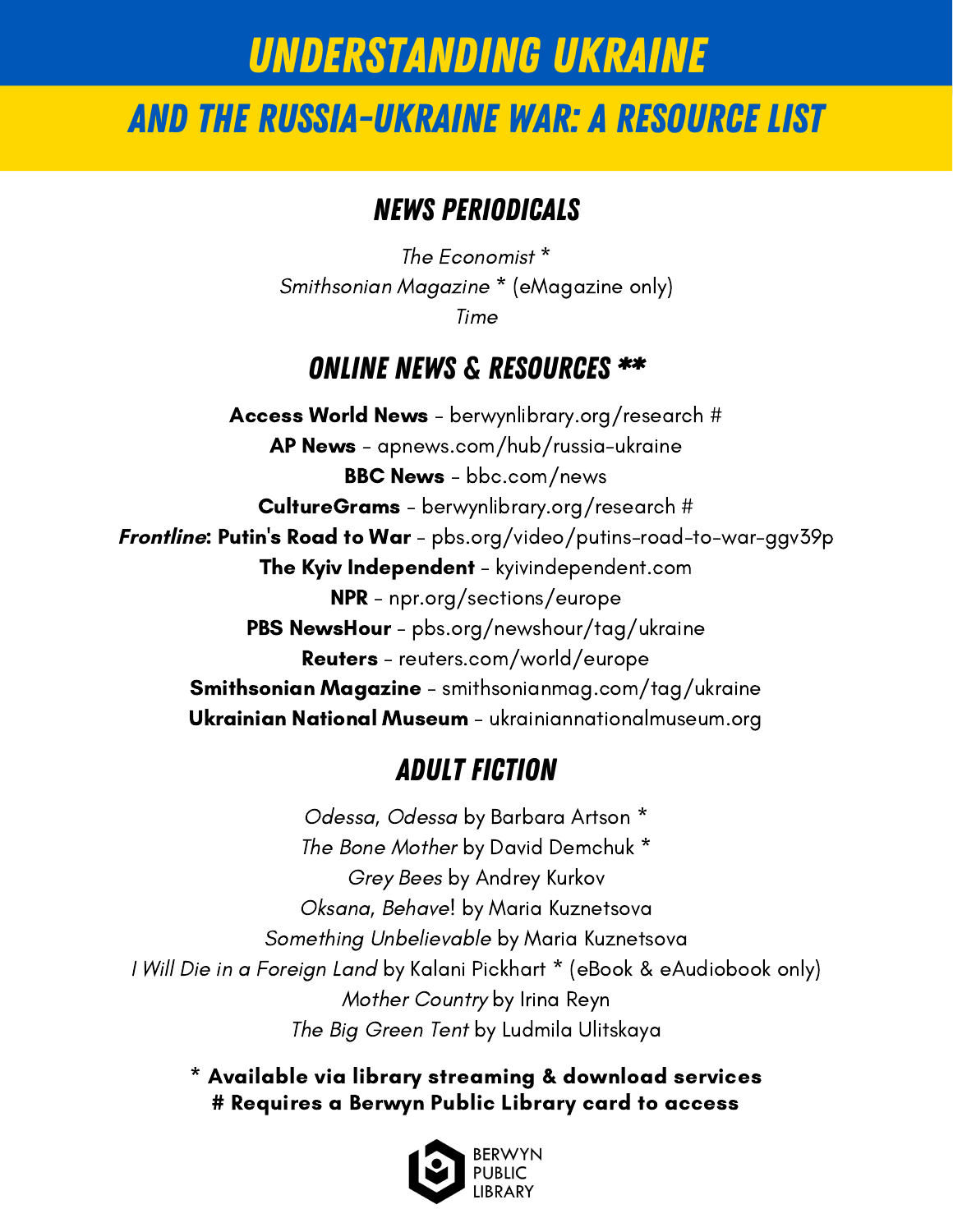## And the Russia-Ukraine War: A Resource List

### Teen Fiction & non-Fiction

A Land of [Permanent](https://bys.swanlibraries.net/GroupedWork/df870017-a569-2134-592a-bec3c6461a71/Home?searchId=4313905&recordIndex=1&page=1&searchSource=local&referred=resultIndex) Goodbyes by Atia [Abawi](https://bys.swanlibraries.net/GroupedWork/df870017-a569-2134-592a-bec3c6461a71/Home?searchId=4313905&recordIndex=1&page=1&searchSource=local&referred=resultIndex) \* [Finding](https://bys.swanlibraries.net/GroupedWork/85a476d8-a14a-312f-5ac3-f8bb35b27d25/Home?searchId=4313918&recordIndex=1&page=1&searchSource=local&referred=resultIndex) Refuge edited by [Victorya](https://bys.swanlibraries.net/GroupedWork/85a476d8-a14a-312f-5ac3-f8bb35b27d25/Home?searchId=4313918&recordIndex=1&page=1&searchSource=local&referred=resultIndex) Rouse \* Ink Knows No [Borders](https://bys.swanlibraries.net/GroupedWork/2b55cdf8-0058-91ec-3bc4-8eaabeb5267f/Home?searchId=4313934&recordIndex=1&page=1&searchSource=local&referred=resultIndex) edited by Patrice [Vecchione](https://bys.swanlibraries.net/GroupedWork/2b55cdf8-0058-91ec-3bc4-8eaabeb5267f/Home?searchId=4313934&recordIndex=1&page=1&searchSource=local&referred=resultIndex) & Alyssa Raymond \*

### children's Non-fiction

Who Are [Refugees?](https://bys.swanlibraries.net/GroupedWork/05f31e70-eec2-0b99-96cd-c7e561ea392f/Home?searchId=4313996&recordIndex=1&page=1&searchSource=local&referred=resultIndex) by Joyce [Jeffries](https://bys.swanlibraries.net/GroupedWork/05f31e70-eec2-0b99-96cd-c7e561ea392f/Home?searchId=4313996&recordIndex=1&page=1&searchSource=local&referred=resultIndex) \* [Ukraine](https://bys.swanlibraries.net/Record/a2017248?searchId=4314015&recordIndex=1&page=1&referred=resultIndex) by [Deborah](https://bys.swanlibraries.net/Record/a2017248?searchId=4314015&recordIndex=1&page=1&referred=resultIndex) Kent Finding Home: The Journey of [Immigrants](https://bys.swanlibraries.net/GroupedWork/9587a68e-3f2b-78f2-0ffb-bec601e7cee3/Home?searchId=4314034&recordIndex=1&page=1&searchSource=local&referred=resultIndex) and Refugees by Jen [Sookfong](https://bys.swanlibraries.net/GroupedWork/9587a68e-3f2b-78f2-0ffb-bec601e7cee3/Home?searchId=4314034&recordIndex=1&page=1&searchSource=local&referred=resultIndex) Lee \* Children [Growing](https://bys.swanlibraries.net/Record/a2024338?searchId=4314044&recordIndex=1&page=1&referred=resultIndex) Up with War by Jenny [Matthews](https://bys.swanlibraries.net/Record/a2024338?searchId=4314044&recordIndex=1&page=1&referred=resultIndex) Why Do We Fight?: [Conflict,](https://bys.swanlibraries.net/Record/a1985582?searchId=4314059&recordIndex=1&page=1&referred=resultIndex) War, and Peace by Niki [Walker](https://bys.swanlibraries.net/Record/a1985582?searchId=4314059&recordIndex=1&page=1&referred=resultIndex)

#### Children's Fiction - Chapter books

Which Way is [Home?](https://bys.swanlibraries.net/Record/a2884952?searchId=4314072&recordIndex=1&page=1&referred=resultIndex) by [Maria](https://bys.swanlibraries.net/Record/a2884952?searchId=4314072&recordIndex=1&page=1&referred=resultIndex) Kiely Drita, My [Homegirl](https://bys.swanlibraries.net/GroupedWork/aa4fc3a7-f852-d544-f7c0-ace714845b98/Home?searchId=4314095&recordIndex=1&page=1&searchSource=local&referred=resultIndex) by Jenny [Lombard](https://bys.swanlibraries.net/GroupedWork/aa4fc3a7-f852-d544-f7c0-ace714845b98/Home?searchId=4314095&recordIndex=1&page=1&searchSource=local&referred=resultIndex) World In [Between:](https://bys.swanlibraries.net/Union/Search?view=list&lookfor=World+In+Between%3A+Based+on+a+True+Refugee+Story&searchIndex=Title&searchSource=local) Based on a True Refugee Story by Kenan [Trebincevic](https://bys.swanlibraries.net/Union/Search?view=list&lookfor=World+In+Between%3A+Based+on+a+True+Refugee+Story&searchIndex=Title&searchSource=local) \*

#### Children's fiction - Picture books

The Day War [Came](https://bys.swanlibraries.net/GroupedWork/32a6c4cc-c91c-1baf-7869-88de2d91c8a9/Home?searchId=4308356&recordIndex=1&page=1&searchSource=local&referred=resultIndex) by Nicola [Davies](https://bys.swanlibraries.net/GroupedWork/32a6c4cc-c91c-1baf-7869-88de2d91c8a9/Home?searchId=4308356&recordIndex=1&page=1&searchSource=local&referred=resultIndex) What is a [Refugee?](https://bys.swanlibraries.net/GroupedWork/c5f831ba-e505-2e21-e701-ea9136508476/Home?searchId=4314146&recordIndex=1&page=1&searchSource=local&referred=resultIndex) by Elise [Gravel](https://bys.swanlibraries.net/GroupedWork/c5f831ba-e505-2e21-e701-ea9136508476/Home?searchId=4314146&recordIndex=1&page=1&searchSource=local&referred=resultIndex) [Counting](https://bys.swanlibraries.net/Union/Search?view=list&lookfor=Counting+Kindness%3A+Ten+Ways+to+Welcome+Refugee+Children&searchIndex=Title&searchSource=local) Kindness: Ten Ways to Welcome Refugee Children by Hollis [Kurman](https://bys.swanlibraries.net/Union/Search?view=list&lookfor=Counting+Kindness%3A+Ten+Ways+to+Welcome+Refugee+Children&searchIndex=Title&searchSource=local) \* [Story](https://bys.swanlibraries.net/Record/a2854536?searchId=4314202&recordIndex=1&page=1&referred=resultIndex) Boat by Kyo [Maclear](https://bys.swanlibraries.net/Record/a2854536?searchId=4314202&recordIndex=1&page=1&referred=resultIndex) [Where](https://bys.swanlibraries.net/Record/a2074679?searchId=4314233&recordIndex=1&page=1&referred=resultIndex) Will I Live? by Rosemary A. [McCarney](https://bys.swanlibraries.net/Record/a2074679?searchId=4314233&recordIndex=1&page=1&referred=resultIndex) Lubna and [Pebble](https://bys.swanlibraries.net/Record/a2752687?searchId=4308388&recordIndex=1&page=1&referred=resultIndex) by Wendy [Meddour](https://bys.swanlibraries.net/Record/a2752687?searchId=4308388&recordIndex=1&page=1&referred=resultIndex) The [Journey](https://bys.swanlibraries.net/Union/Search?view=list&lookfor=The+Journey+Francesca+Sanna&searchIndex=Keyword&searchSource=local) by Francesca Sanna [\(Disponible](https://bys.swanlibraries.net/Union/Search?view=list&lookfor=The+Journey+Francesca+Sanna&searchIndex=Keyword&searchSource=local) en español) [Wishes](https://bys.swanlibraries.net/Union/Search?view=list&showCovers=on&lookfor=Wishes+Muon+Thi+Van&searchIndex=Keyword&searchSource=local) by [Muon](https://bys.swanlibraries.net/Union/Search?view=list&showCovers=on&lookfor=Wishes+Muon+Thi+Van&searchIndex=Keyword&searchSource=local) Thi Van \* Why War is Never a [Good](https://bys.swanlibraries.net/Record/a764360?searchId=4314300&recordIndex=1&page=1&referred=resultIndex) Idea by Alice [Walker](https://bys.swanlibraries.net/Record/a764360?searchId=4314300&recordIndex=1&page=1&referred=resultIndex) The [Treasure](https://bys.swanlibraries.net/Record/a2087582?searchId=4314312&recordIndex=2&page=1&referred=resultIndex) Box by [Margaret](https://bys.swanlibraries.net/Record/a2087582?searchId=4314312&recordIndex=2&page=1&referred=resultIndex) Wild

\* Available via library streaming & download services

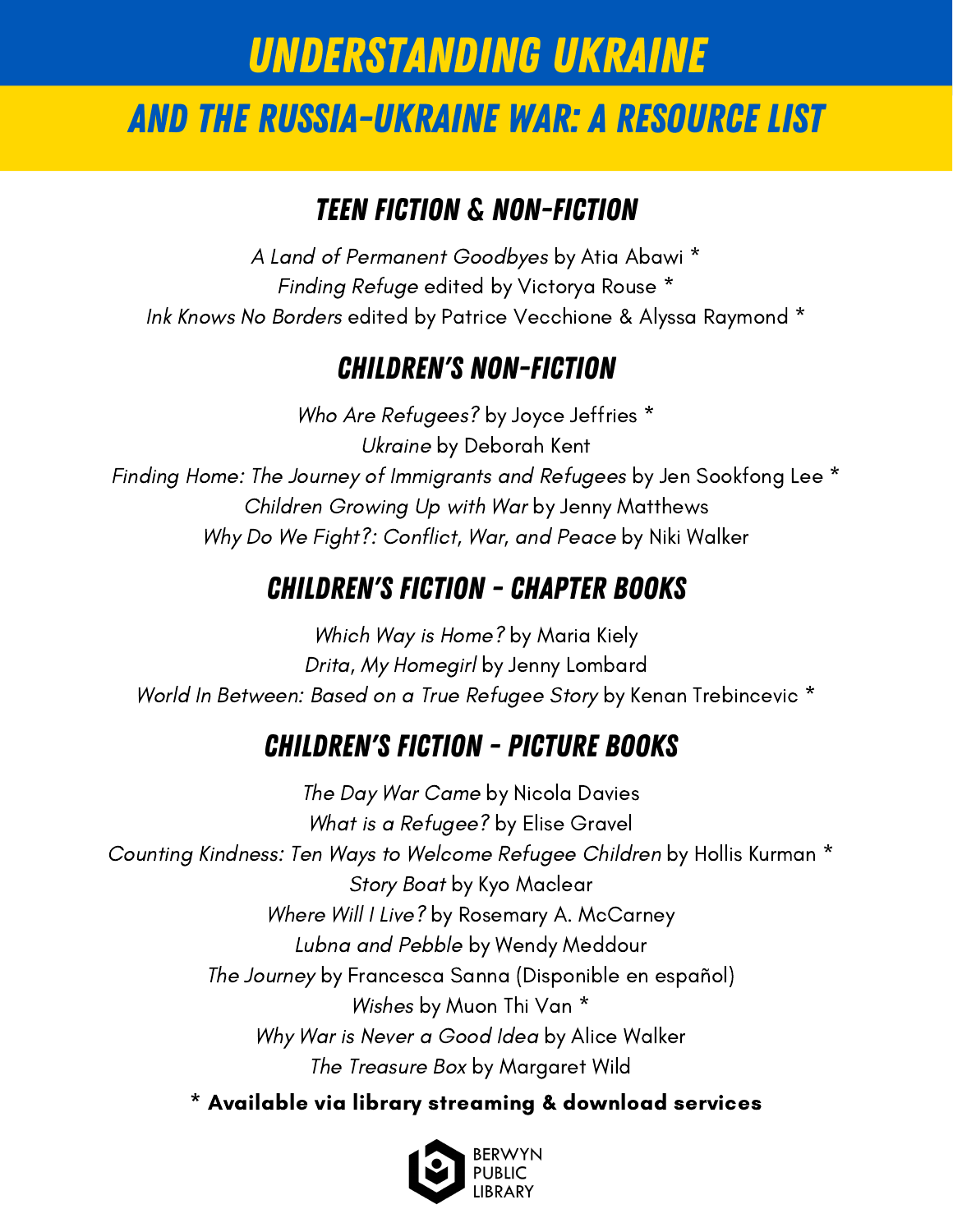### And the Russia-Ukraine War: A Resource List

#### **DOCUMENTARIES**

[Breaking](https://bys.swanlibraries.net/Hoopla/12153506?searchId=4314357&recordIndex=1&page=1&referred=resultIndex) Point \* [\(Streaming](https://bys.swanlibraries.net/Hoopla/12153506?searchId=4314357&recordIndex=1&page=1&referred=resultIndex) only) [Citizen](https://bys.swanlibraries.net/GroupedWork/efdaf1d8-4a04-6096-2501-6e9937c81c8c/Home?searchId=4303904&recordIndex=4&page=1&searchSource=local&referred=resultIndex) K [\\*](https://bys.swanlibraries.net/GroupedWork/efdaf1d8-4a04-6096-2501-6e9937c81c8c/Home?searchId=4303904&recordIndex=4&page=1&searchSource=local&referred=resultIndex) [Europe's](https://bys.swanlibraries.net/Hoopla/14356009?searchId=4303918&recordIndex=1&page=1&referred=resultIndex) Last Dictator \* [\(Streaming](https://bys.swanlibraries.net/Hoopla/14356009?searchId=4303918&recordIndex=1&page=1&referred=resultIndex) only) [Human](https://bys.swanlibraries.net/Union/Search?view=list&lookfor=%22Human+Flow%22&searchIndex=Title&searchSource=local) Flow \* [\(Streaming](https://bys.swanlibraries.net/Union/Search?view=list&lookfor=%22Human+Flow%22&searchIndex=Title&searchSource=local) only) Like [Dew](https://bys.swanlibraries.net/Kanopy/kan3055024?searchId=4303987&recordIndex=1&page=1&referred=resultIndex) in the Sun<sup>\*</sup> [\(Streaming](https://bys.swanlibraries.net/Kanopy/kan3055024?searchId=4303987&recordIndex=1&page=1&referred=resultIndex) only) [Maidan:](https://bys.swanlibraries.net/Kanopy/kan6459659?searchId=4314421&recordIndex=1&page=1&referred=resultIndex) Uprising in Ukraine \* [\(Streaming](https://bys.swanlibraries.net/Kanopy/kan6459659?searchId=4314421&recordIndex=1&page=1&referred=resultIndex) only) The New Cold War: [Russia](https://bys.swanlibraries.net/Union/Search?view=list&lookfor=%22The+New+Cold+War%3A+Russia+and+the+U.S.%22&searchIndex=Title&searchSource=local) and the U.S. \* [\(Streaming](https://bys.swanlibraries.net/Union/Search?view=list&lookfor=%22The+New+Cold+War%3A+Russia+and+the+U.S.%22&searchIndex=Title&searchSource=local) only) The New [Europe:](https://bys.swanlibraries.net/Kanopy/kan1198438?searchId=4314465&recordIndex=1&page=1&referred=resultIndex) Joining NATO and the EU \* [\(Streaming](https://bys.swanlibraries.net/Kanopy/kan1198438?searchId=4314465&recordIndex=1&page=1&referred=resultIndex) only) No [Place](https://bys.swanlibraries.net/Search/Results?lookfor=%22No+Place+On+Earth%22&searchIndex=Title&filter[]=format_category_BYS%3A%22Movies%22&sort=relevance&view=list&searchSource=local) On Earth [\\*](https://bys.swanlibraries.net/Search/Results?lookfor=%22No+Place+On+Earth%22&searchIndex=Title&filter[]=format_category_BYS%3A%22Movies%22&sort=relevance&view=list&searchSource=local) Oleg's [Choice](https://bys.swanlibraries.net/Kanopy/kan1258965?searchId=4314895&recordIndex=1&page=1&referred=resultIndex) \* [\(Streaming](https://bys.swanlibraries.net/Kanopy/kan1258965?searchId=4314895&recordIndex=1&page=1&referred=resultIndex) only) On Putin's [Blacklist](https://bys.swanlibraries.net/Union/Search?view=list&lookfor=%22On+Putin%27s+Blacklist%22&searchIndex=Title&searchSource=local) [\(Streaming](https://bys.swanlibraries.net/Union/Search?view=list&lookfor=%22On+Putin%27s+Blacklist%22&searchIndex=Title&searchSource=local) only) A [Sniper's](https://bys.swanlibraries.net/Kanopy/kan12431910?searchId=4314921&recordIndex=1&page=1&referred=resultIndex) War \* [\(Streaming](https://bys.swanlibraries.net/Kanopy/kan12431910?searchId=4314921&recordIndex=1&page=1&referred=resultIndex) only) [Soldiers:](https://bys.swanlibraries.net/Union/Search?view=list&showCovers=on&lookfor=Soldiers%3A+Six+Stories+Six+Wars&searchIndex=Title&searchSource=local) Six Stories Six Wars [\\*](https://bys.swanlibraries.net/Union/Search?view=list&showCovers=on&lookfor=Soldiers%3A+Six+Stories+Six+Wars&searchIndex=Title&searchSource=local) Tears of [Gaza](https://bys.swanlibraries.net/Union/Search?view=list&showCovers=on&lookfor=Tears+of+Gaza&searchIndex=Title&searchSource=local) [\\*](https://bys.swanlibraries.net/Union/Search?view=list&showCovers=on&lookfor=Tears+of+Gaza&searchIndex=Title&searchSource=local) [Ukraine](https://bys.swanlibraries.net/Search/Results?lookfor=Ukraine+on+Fire&searchIndex=Title&filter[]=format_category_BYS%3A%22Movies%22&sort=relevance&view=list&searchSource=local) on Fire \* [\(Streaming](https://bys.swanlibraries.net/Search/Results?lookfor=Ukraine+on+Fire&searchIndex=Title&filter[]=format_category_BYS%3A%22Movies%22&sort=relevance&view=list&searchSource=local) only) The Unfolding [Ukraine-Russia](https://bys.swanlibraries.net/Kanopy/kan1198440?searchId=4314977&recordIndex=1&page=1&referred=resultIndex) Crisis \* [\(Streaming](https://bys.swanlibraries.net/Kanopy/kan1198440?searchId=4314977&recordIndex=1&page=1&referred=resultIndex) only) Welcome to [Chechnya](https://bys.swanlibraries.net/GroupedWork/5da3baa5-3ab5-d8f7-0a96-03ecbb851c7b/Home?searchId=4314999&recordIndex=1&page=1&searchSource=local&referred=resultIndex) [\\*](https://bys.swanlibraries.net/GroupedWork/5da3baa5-3ab5-d8f7-0a96-03ecbb851c7b/Home?searchId=4314999&recordIndex=1&page=1&searchSource=local&referred=resultIndex)

#### **MOVIES**

5 [Days](https://bys.swanlibraries.net/Union/Search?view=list&showCovers=on&lookfor=%225+Days+of+War%22&searchIndex=Title&searchSource=local) of War [Atlantis,](https://bys.swanlibraries.net/Kanopy/kan6389312?searchId=4315031&recordIndex=1&page=1&referred=resultIndex) 2003 \* [\(Streaming](https://bys.swanlibraries.net/Kanopy/kan6389312?searchId=4315031&recordIndex=1&page=1&referred=resultIndex) only) Bitter [Harvest](https://bys.swanlibraries.net/Search/Results?lookfor=%22Bitter+Harvest%22&searchIndex=Title&filter[]=format_category_BYS%3A%22Movies%22&filter[]=availability_toggle_BYS%3A%22local%22&sort=relevance&view=list&searchSource=local&&filter[]=publishDate:[2017+TO+2020]) [\\*](https://bys.swanlibraries.net/Search/Results?lookfor=%22Bitter+Harvest%22&searchIndex=Title&filter[]=format_category_BYS%3A%22Movies%22&filter[]=availability_toggle_BYS%3A%22local%22&sort=relevance&view=list&searchSource=local&&filter[]=publishDate:[2017+TO+2020]) Charlie [Wilson's](https://bys.swanlibraries.net/GroupedWork/800dbc03-7d8b-d136-c61e-fc09870b2243/Home?searchId=4315104&recordIndex=1&page=1&searchSource=local&referred=resultIndex) War [Chernobyl](https://bys.swanlibraries.net/GroupedWork/572a88fb-ca7b-b789-d7f5-07e22aedb2c5/Home?searchId=4315114&recordIndex=3&page=1&searchSource=local&referred=resultIndex) [Heroes](https://bys.swanlibraries.net/Record/a2843397?searchId=4315144&recordIndex=1&page=1&referred=resultIndex) Never Die Hunt for [Justice](https://bys.swanlibraries.net/Record/a2631678?searchId=4315154&recordIndex=1&page=1&referred=resultIndex) Mr. [Jones](https://bys.swanlibraries.net/Search/Results?lookfor=%22Mr.+Jones%22&searchIndex=Title&filter[]=availability_toggle_BYS%3A%22local%22&filter[]=format_category_BYS%3A%22Movies%22&sort=relevance&view=list&searchSource=local) [\\*](https://bys.swanlibraries.net/Search/Results?lookfor=%22Mr.+Jones%22&searchIndex=Title&filter[]=availability_toggle_BYS%3A%22local%22&filter[]=format_category_BYS%3A%22Movies%22&sort=relevance&view=list&searchSource=local)

#### \* Available via library streaming & download services